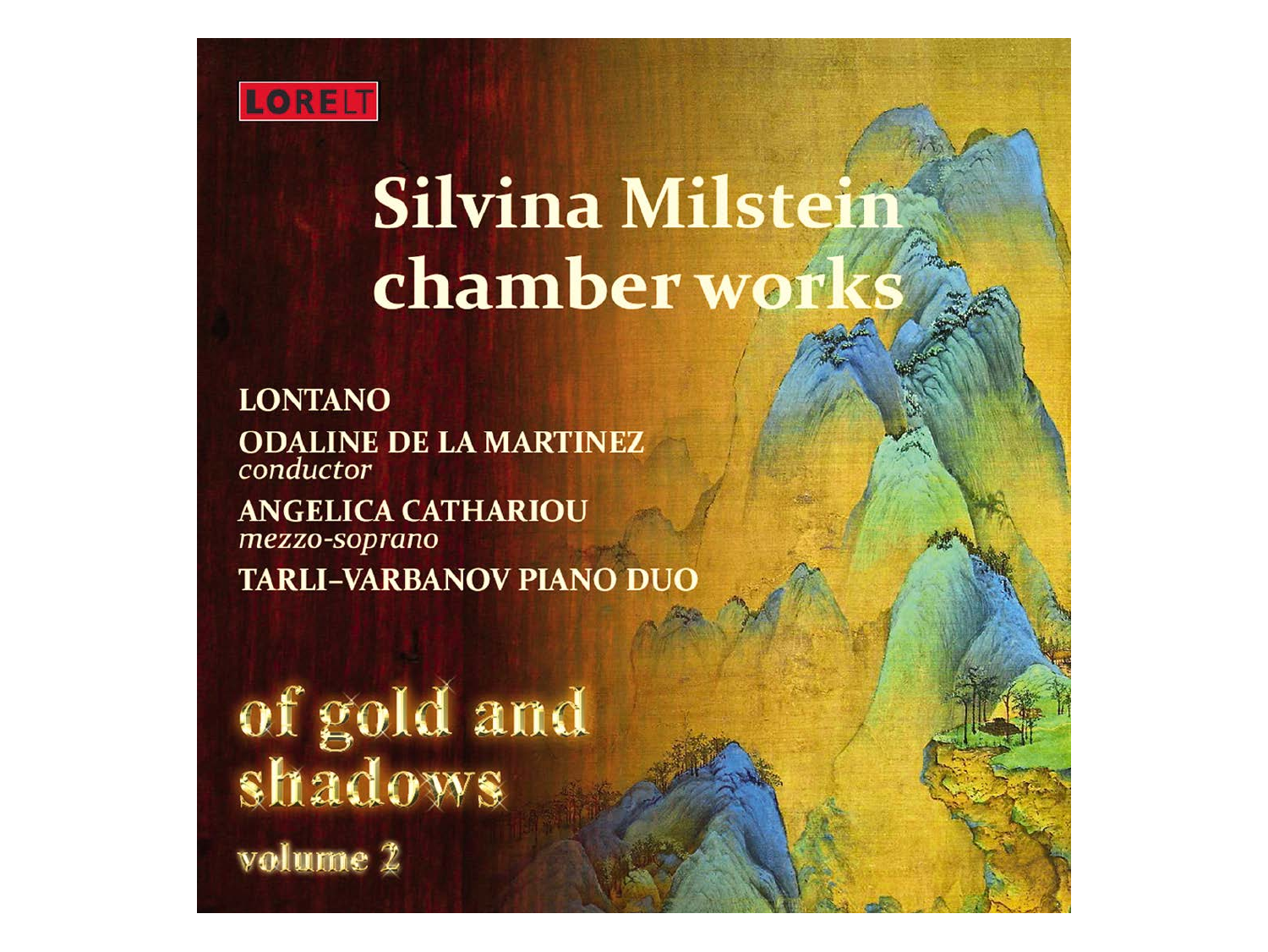**of gold and shadows, Volume 2** Since its foundation in 1976, **Lontano** has been Cuban American composer and conductor

#### **Silvina Milstein: Chamber Works**  $\overline{\phantom{a}}$ and versions of twentieth- and the solution of the solution of the solution of the solution  $\mathbf s$ **Odaline de la Martinez** pursues a demanding and successful cannot control control control control control control control control control control control

LONTANO  $\text{LO}$ and recording  $\overline{O}$ 

**Odaline de la Martinez** conductor **Tarli–Varbanov Piano Duo** Angelica Cathariou mezzo-soprano **Dominic Saunders** piano **Torbjörn Hultmark & Bruce Nockles** *trumpets* **Helen Tunstall** harp

|                | in a bowl of grey-blue leaves<br>for two pianos                              | 14:24 |
|----------------|------------------------------------------------------------------------------|-------|
| 2              | fretted sounding-boards<br>for mezzo-soprano and piano                       | 13:36 |
| $\mathfrak{Z}$ | while your sound lingered on in lions and rocks<br>for two trumpets and harp | 10:32 |
| $\overline{4}$ | shan shui (mountain – water)<br>for nonet                                    | 17:50 |
|                | Total playing time                                                           | 56:25 |

versatile and eclectic vision, and supreme ability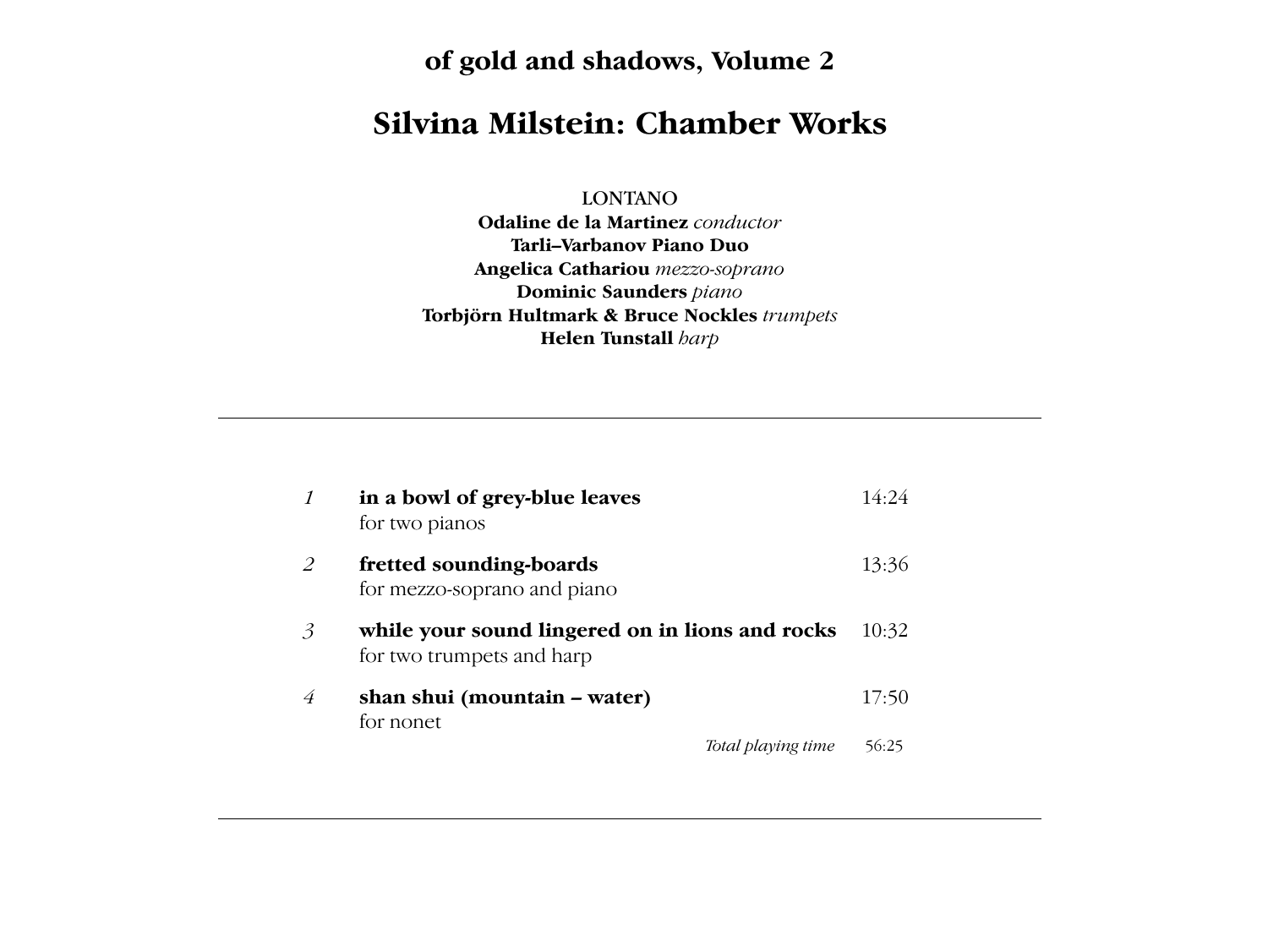## **The spaces between: music by Silvina Milstein**

#### $\overline{r}$  is performed a wide range of operations  $\overline{r}$  is a wide range of operations  $\overline{r}$ including Euridice and Tragedia in Peri's **Varbanov** are both concert pianists with a  $\mu$ assion for unconventional music production  $\mu$ *John Fallas*

Between shadow and shadow the light falls, spreads, is absorbed or reflected in varying degrees by pigment, metal, earth. Coloured in lavender, blue, gold and black, perceived through half-light or illuminated by mystic fire, this is music by Silvina Milstein, a composer for this is music by Silvina Milstein, a composer for<br>whom the world is not so much peak and valley, land and ocean, as the nightly cadence of dusk and all the tumultuous daylight possibilities that it gathers in – light, and the spaces between.

Milstein was born and grew up in Buenos Aires, but moved to the UK at twenty in the wake of the Argentinian military coup. She studied in Glasgow with Judith Weir and Lyell Cresswell, then in Cambridge with Alexander Goehr. With Goehr she shared a close and vivid sense of the Schoenbergian heritage (expressed in Milstein's case in the analytical work that led to her book Schoenberg: notes, sets, forms), an interest in compositional pedagogies, an absorption with the possibilities of influence from other artforms, and a certain stubborn distance from both the mainstream and the avant-garde.

A creative engagement with earlier music informs the works of this time and just afterwards: the *String Quartet* (1989) and *Piano Phantasy* (1992, revised in 2017), and perhaps also *Nova Polska* (1992 again), a sort of neo-

Baroque cantata on a text by Caroline Smith. The ideal of study and contemplation as productive of new creation has informed Milstein's teaching at King's College London, whose music department she joined in 1990, while her own music has found an increasingly personal path music has found an increasingly personal path<br>between displacement and evocation of its source materials, which range from Monteverdi through Scriabin to fragments of Argentinian popular musics – tango, milonga, bolero …

Nova Polska was a beginning as well as a culmination: the first of five works with text written over the next decade, including one more to words by Smith. Of even more lasting significance, it inaugurated a working relationship with the conductor Odaline de la Martinez, who led two Milstein premieres with BBC forces in 1995 and whose own ensemble Lontano has given eight further first performances to date, besides enabling further hearings for key works such as the Birmingham Contemporary Music Group commission, *de oro y sombra* (2011).

As part of the present eight-work cycle, *de oro y sombra* concludes this album's companion volume, and it heralded the concern with 'blended sonorities' (pairs or trios of identical instruments, often embedded in a mixed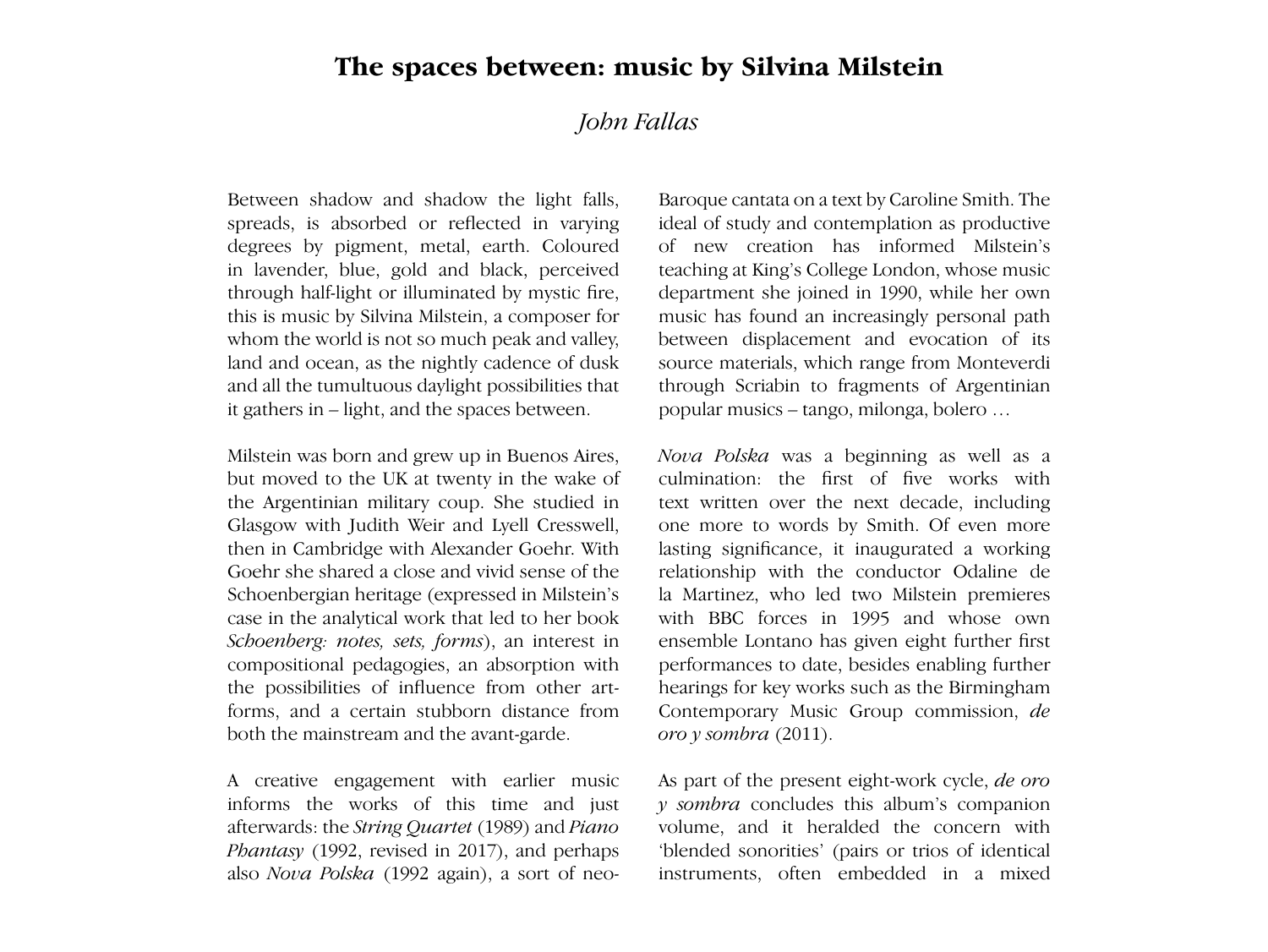ensemble) which characterises the whole cycle. Thus the flutes, horns and trumpets of *de oro* the 'baro *y sombra* or the three violins and two double basses of the septet *ochre, umber and burnt* land and ocean.<br>
A strike of Silvina Milstein method is its sense of mystery – a feeling it are feeling it and a feeling it aro *sienna* (2012), with the paired double basses  $t_{\text{total}}$  (2012), with the panea double basses<br>and trumpets then recurring in two trios with  $\sigma$  or it has disappeared completely. To has been harp (2012 and 2016 respectively). Thus, too, the homogeneous textural landscapes of  $in a$ *bowl of grey-blue leaves* (2014), for two pianos, and – outside the cycle – of *ushnarasmou / untimely spring* (2015), for choir. harp (2012 and 2016 respectively). Thus, too, said,' Milstein writes in the programme note and – outside the cycle – of *ushnarasmou* / the of gold and shadows cycle – 'that the shan

What lies beyond shadow? Colour again, might be the first answer – the finest nuances of paint brushwork.' No colour, b or ink on canvas (the aforementioned septet is a homage to the subtle background shadings of Vermeer's paintings of women in domestic spaces) or on silk (in the piano duo, which reimagines a poem by Mandelstam through the prism of Chinese calligraphy). But the restored variety of performing forces in the output since variety of performing forces in the output since 2014 seems matched by a broadening approach to subject matter, as if these finely shaded dream-forms were ready once again to take on all the manifold world.  $\degree$  of mediators where space, time and materiality of  $\degree$  2019 John Fallas of Vermeer's paintings of women in domestic In the opening stanza of Wallace Stevens' poem spaces) or on silk (in the piano duo, which The Man with the Blue Guitar, contending reimagines a poem by Mandelstam through the voices implore the protagonist to 'play [...] a plus in or chinese cangraphy). But the restored the beyond us, yet ourselves, *A* tune upon the variety of performing forces in the output since blue guitar / Of things exactly as they are.' This is

Perhaps indicative is the way colour has migrated  $-$  in *fretted sounding-boards*, one of two texted pieces composed in 2015 (*ushnarasmou* is the other), and the composer's first writing for voice since  $2001$  – from the work's title to its internal borders. Each section of John Fuller's prose-poem is introduced by a vocalise abstracted from the passage of text that follows; the vowels of 'Josiah-blue', 'piano', 'green' and

'gold' establish moods that are confirmed by the 'barometer readings' which introduce each section proper. Colour as coastal phenomenon: land and ocean.

Or it has disappeared completely. 'It has been for her most recent mixed ensemble piece – which concludes both the present album and *shui* style of Chinese painting goes against the common definition of what a painting is: it nat lies beyond shadow? Colour again, might refutes colour, light and shadow and personal brushwork.' No colour, but stylised geography: peak and valley.

> tune beyond us, yet ourselves, / A tune upon the music by Silvina Milstein, a composer for whom the world is itself, illuminated.

> > *© 2019 John Fallas*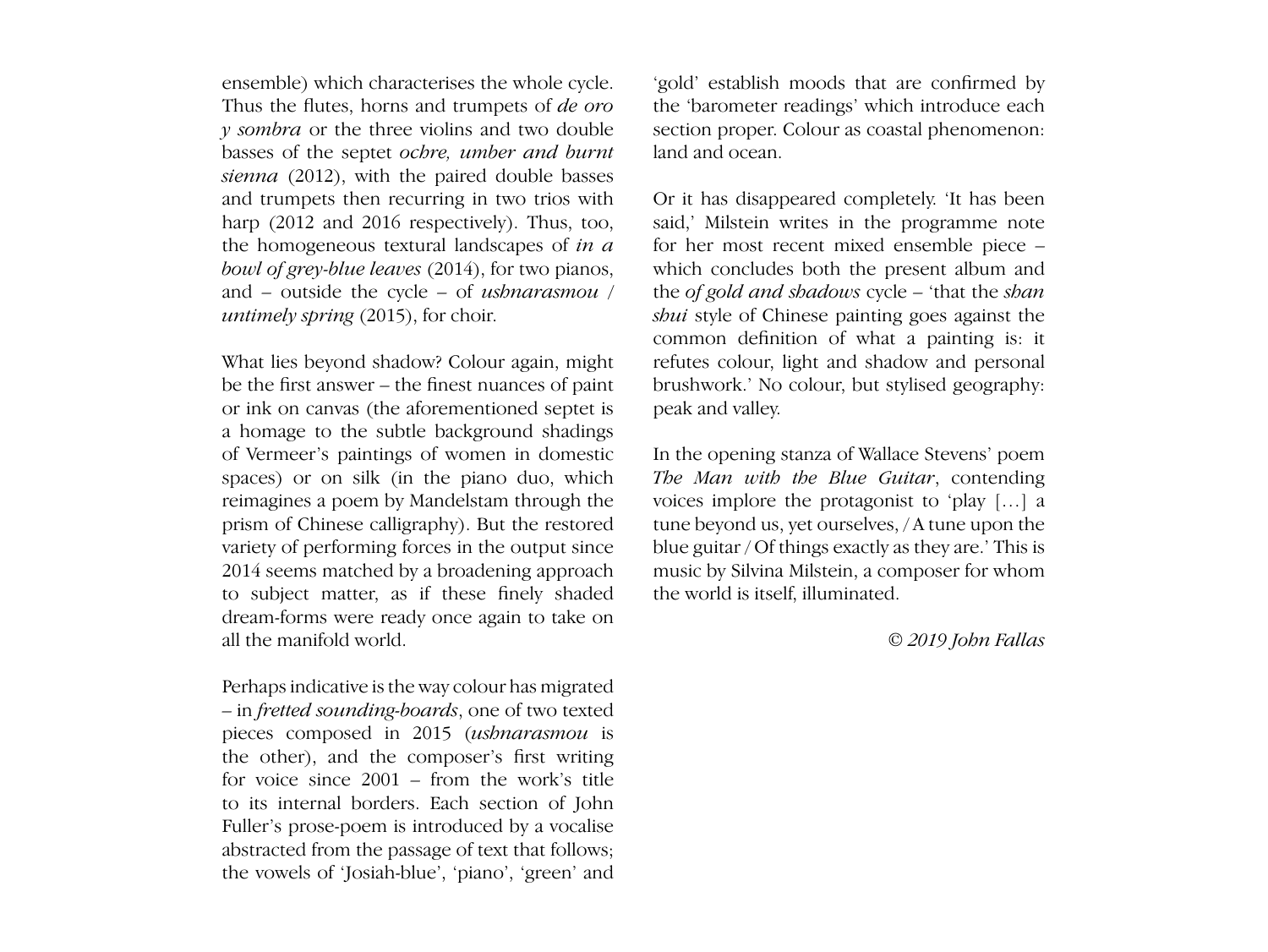The eight compositions that form the cycle **of gold and shadows** share a concern with the exploration of states of heightened awareness, and with the creation of evocative modes of musical continuity arising from the use of 'shards' of familiar materials as starting points for free association.

The term less optimologie to the grade of comparison through the mystery:  $(\omega, \omega)$  into  $)$  means in oriented Inc two largest works in the cycle, *de oro y somord* and *span span (modifiem – water)*, were fisphed<br>by the mysterious symbolic spaces depicted in certain ancient Chinese landscape paintings, while the Silvina took as the title of another composition, 'surrounded by distance'. A similar evocation *Piano Phantasy* and the piano duo *in a bowl of grey-blue leaves* inhabit a world of sensuous eroticism. A concern with 'blended sonorities' through the use of pairs or groups of the same instrument within a mixed ensemble, or of homogeneous sonorities such as a piano duo, provides another binding feature – as also in the trios a thousand golden bells in the breeze and while your sound lingered on *in lions and rocks*, where a harp is enveloped by pairs of double basses and trumpets respectively. The two largest works in the cycle, *de oro y sombra* and *shan shui (mountain – water)*, were inspired

Like renderings of a mountain from many sides, under different lights, and at different scales, this cycle of compositions invites listeners on a multifaceted contemplative journey. cycle of compositions invites listeners on a multifaceted contemplative journey.

#### in a bowl of grey-blue leaves  $(2014)$ for two pianos *for mezzo-soprano and piano for two pianos*

is such a world that Silvina Milstein's music invites us to enter. *© 2019 Francesca Fremantle* Sonata is a sonata of insects: 'insects are born in a bowl of grey-blue leaves (2014) free<br>for two pianos for two pianos for the form after<br>line in Osip Mandelstam's poem 'Silentium', and Full<br>is inspired by Scriabin's remark that his Tenth John<br>Sonata is a sonata of ins My duo for two pianos borrows its title from a line in Osip Mandelstam's poem 'Silentium', and is inspired by Scriabin's remark that his Tenth from the sun … they are the sun's kisses …'.

Out of hushed expanses of trills and tremolos, traceable in either individual composers or as if brought about by the brush of a Chinese schools of components in  $\mathcal{L}$ calligrapher, splashes of ink break the primordial homogeneity of the silk scroll to congeal transiently into interweaving melodic lines.

*in a bowl of grey-blue leaves* is dedicated to Fiammetta Tarli and Ivo Varbanov.

# **fretted sounding-boards** (2015)

*fretted sounding-boards* is a setting of John Fuller's prose-poem 'A Brief History of the Piano'. John Fuller wrote to me that in his poem

*A renowned scholar of Sanskrit and Tibetan tantra, Francesca Fremantle is the authority*  $\alpha$ the historical dimension is neither sharply traceable in either individual composers or schools of composers. But I did want to use the celebrated descriptions in the calibration of Torricelli's barometer to trace some aspects of the development of pianistic style. They seemed so suggestive! I ended up deciding to leave it to the interpretations of individual readers which is Clementi, which is John Field, is that Liszt in there, and so on.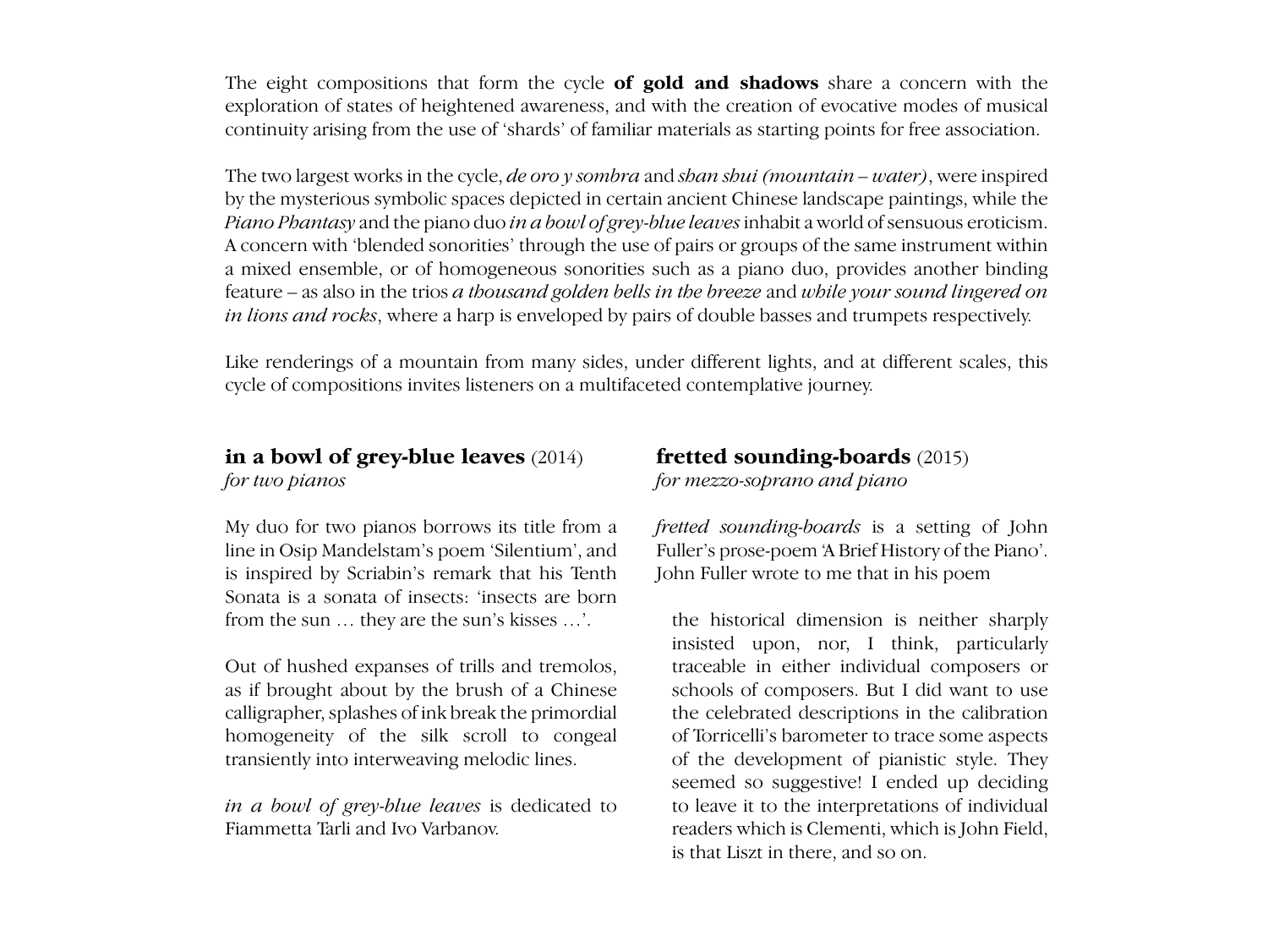Each of the five sections of my setting is introduced by a vocalise anticipating certain richly sonorous words of the ensuing paragraph: a sort of magical spell conjuring a mood, that eventually finds confirmation in the barometer reading as each paragraph of the prose-poem comes to life.

#### **while your sound lingered on in lions and rocks** (2016)

*for two trumpets and harp*

Inspired by Rodin's sculpture *Orpheus and the Furies*, my trio for two trumpets and harp borrows its title from Rilke's telling of the death of Orpheus at the hands of the raging maenads:

*They tore you to pieces at last, in a frenzy, while your sound lingered on in lions and rocks, and in trees and birds. You still sing there.*

> Rainer Maria Rilke (trans. David Young), *Sonnets to Orpheus*, I, 26

#### **shan shui (mountain – water)** (2017) *for nonet*

It has been said that the *shan shui* ('mountain – water') style of Chinese painting goes against the common definition of what a painting is – it refutes colour, light and shadow and personal brushwork. As the contemporary Chinese painter Zhang Hongtu explains: '*Shan shui* painting is not an open window for the viewer's eye; it is an object for the viewer's mind. [It] is more like a vehicle of philosophy.'

My *shan shui (mountain – water)* outlines a dream-like form that relies on a small variety of gestures. While sometimes behaving like traditional musical 'motives', these can also unfold without the expectations of classical development, instead recalling the calligraphic brushstrokes of ancient Chinese painting. This way of composing was inspired by the pictorial language of Guo Xi's *Early Spring*, a late 11thcentury silk scroll regarded as the epitome of Northern Song monumental landscape. The entire piece consists of a slowly unfolding processional ascent that falls into three segments of increasingly shorter duration, the first one extending for nearly two thirds of the work (as if time had stopped) and the last consisting of just a couple of evanescent phrases. While pictorially inspired elements provided the material for the piece and its framing devices, the composition's phraseology attempts to 'translate' the stylised movements of the samurai and their concubines in the opening procession of Kenji Mizoguchi's film *Utamaro and his Five Women* (1946).

The composition of *shan shui* was generously supported by a Research Fellowship from the Leverhulme Trust.

*Introduction & notes © 2019 Silvina Milstein*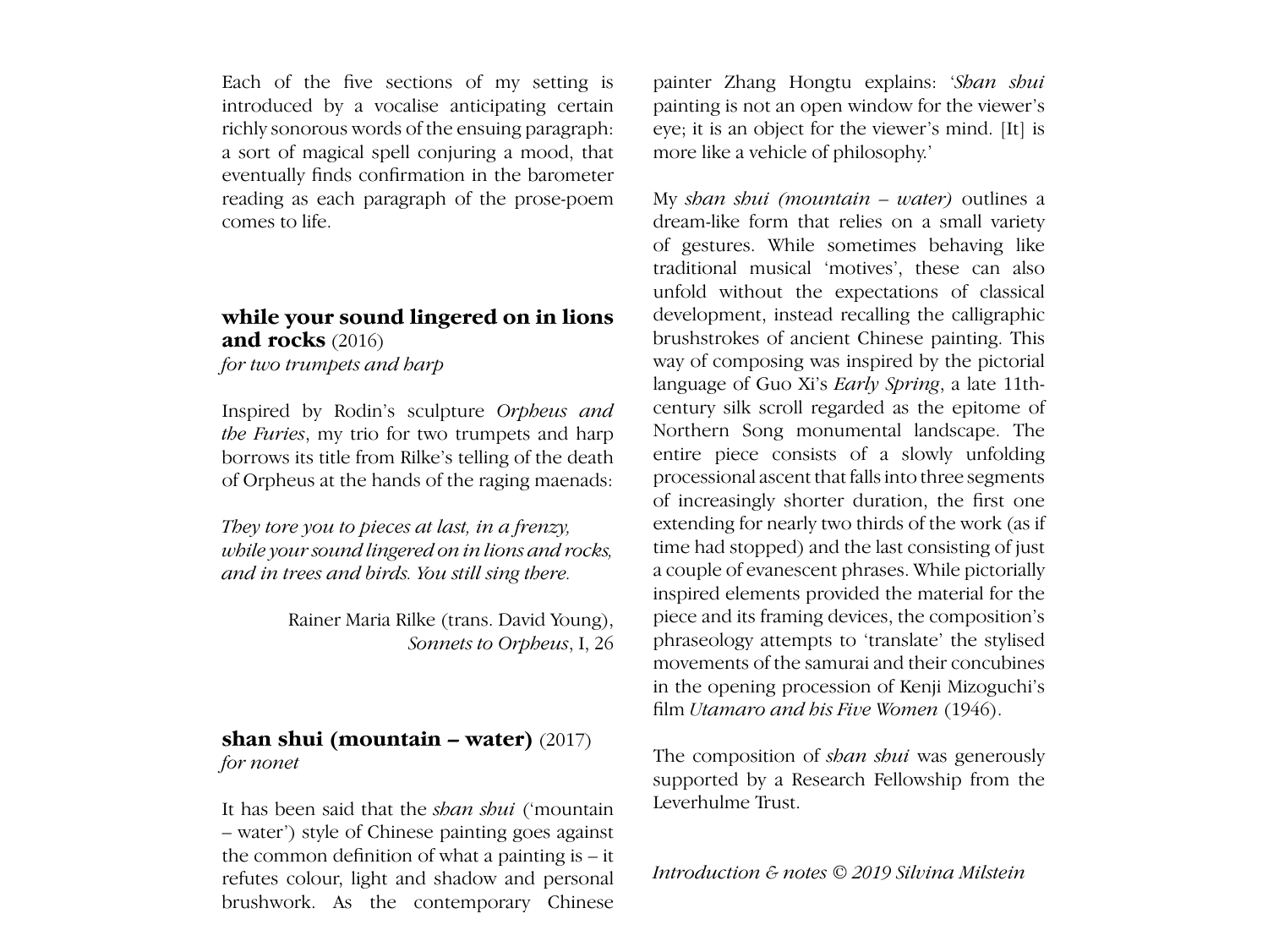## **A Brief History of the Piano**

#### *80 Très-Sec*

The humour is a little tart, as if to say: 'This is what the fingers can do, so let them do it. But you and I know very well that it is not quite enough.' There: at a touch they are off again! The sky is Josiah-blue, and the tutor's wig has been laid aside for perspiration.

#### *78 Beau-Fixe*

How simple is melody, a natural continuity and variety: the seed, the shoot, the leaf, the flower, the seed! The family assembles. Let us then have refrains, rondos, parterres, but nothing to disturb the tranquillity of the afternoon.

#### *76 Variable*

In the furniture of our sensibility the green has modulated into gold, as the bee chooses nectar for the hive and the orchard trees are cut into fretted sounding-boards. In a drawing-room you may now hear whispers and the thudding of the heart at the same time, as the hands continue to move.

#### *74 Vent ou Pluie*

Why is it that the rose-and-ochre west brings a tear to the eye? The boy with his hand on the latch of the garden gate is more likely to be leaving than arriving, and of any two notes the second will fall away. Whatever may be carried across an evening lawn is the better for being only half-heard or left untested. Where is everybody?

#### *72 Tempête*

All is lost! In a fury of isolation the hero's hands descend together from shoulder-height as if to shut the fiend at last in his thundering coffin. A crimson curtain rises to show him doing it again and again. All is not lost!

#### *© 2014 John Fuller*

We acknowledge the use of this copyright material by kind permission of John Fuller: 'A Brief History of the Piano', from 'Four Prose Poems', *The Dice Cup* (Chatto & Windus, 2014).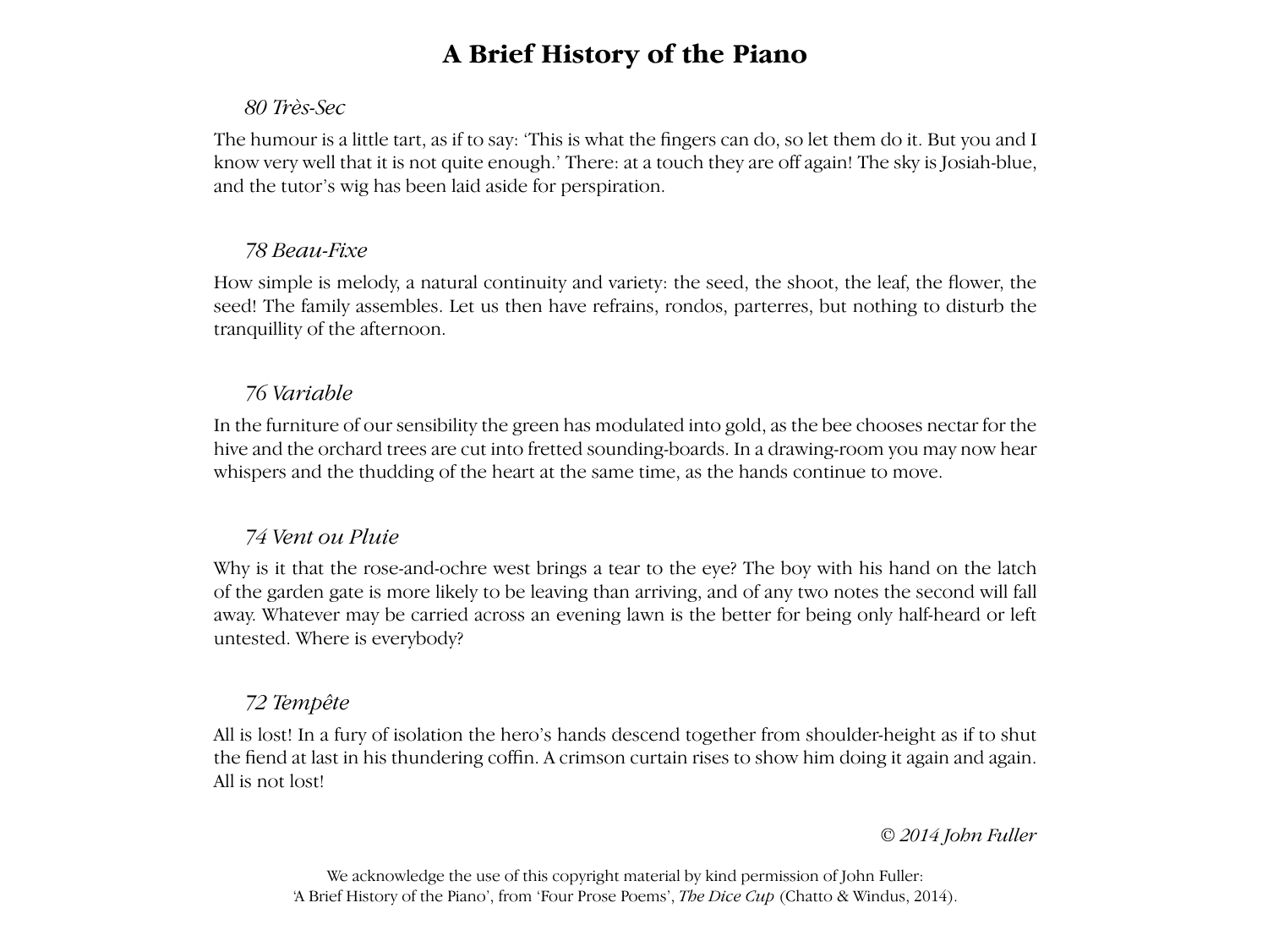### **Music and Meditation**

#### **Francesca Fremantle** 'gold' establish moods that are confirmed by

A striking feature of Silvina Milstein's music is its sense of mystery – a feeling it arouses of touching something extremely intimate, yet at the same time remote, as if originating among the pair of the pair of the pair of the pair of the pair of the pair of the pair of the pair of the pair of the pair of the pair o the stars. Her work has a meditative quality which, as she recognises, is deeply influenced by her Buddhism. the stars. Here work has a meditative quality  $v$ Counce une remove, as a originalist among  $\mu$ , as she recognises, is deeply immunically

Schopenhauer believed that, of all the arts, music alone is capable of expressing the essence of reality: *bowl of grey-blue leaves* (2014), for two pianos, schopenhauer believed that, of all the arts, **r** which concludes both the present album and  $\mu$ c alone is capable of expressing the essence

The composer reveals the innermost nature of the world, and expresses the profoundest wisdom, in a language that the reasoning faculty does not understand.

He himself became interested in Buddhism, having discovered that his own philosophy was remarkably close to that of the Buddha. To put it in the simplest terms, both present the view that we do not experience reality directly, but only our subjective version of it. In Buddhist language, we are dreaming our existence as human beings. What we truly are, and what the margings, we are arealing our ensitence as righting beings. What we trary are, and what the world is in itself, remains forever beyond the reach of the mind, accessible only by meditation word is in tisen, remains forced beyond the  $-$  unless, perhaps, also through music. – unicss, perhaps, also through music.  $\mu$  of the filling, accessible only by incuration

Buddhism is a tradition, on the one hand, of exuberant and sensuous imagery, and, on the other, of meditative experiences where space, time and materiality dissolve. Silvina's music reflects both these strands: the intensely sensual and passionate, and the transparent, spacious and otherworldly. At times she may be inspired by the words of ancient texts and legends, as in *a thousand golden bells in the breeze*, at others by the dreamlike Buddhist–Taoist vision of the world that underlies *shan shui*. The shimmering textures of her writing for strings, harps and flutes, and the rich, glowing sonorities of horns and trumpets, create a magical world of appearances which, like life, may be called an illusion, but can also become a gateway to reality.  $\sim$  to subject matter, as if the finely shaded in the finely shaded in the finely shaded in the finely shaded in the finely shaded in the finely shaded in the finely shaded in the finely shaded in the finely shaded in th  $\alpha$  buddhism is a tradition, on the one hand,  $\alpha$ to its internal borders. Each section of John the world is itself, illuminated. is the simplest terms, both present the view<br>y our subjective version of it. In Buddhist<br>in beings. What we truly are, and what the<br>of the mind, accessible only by meditation<br>berant and sensuous imagery, and, on the<br>e and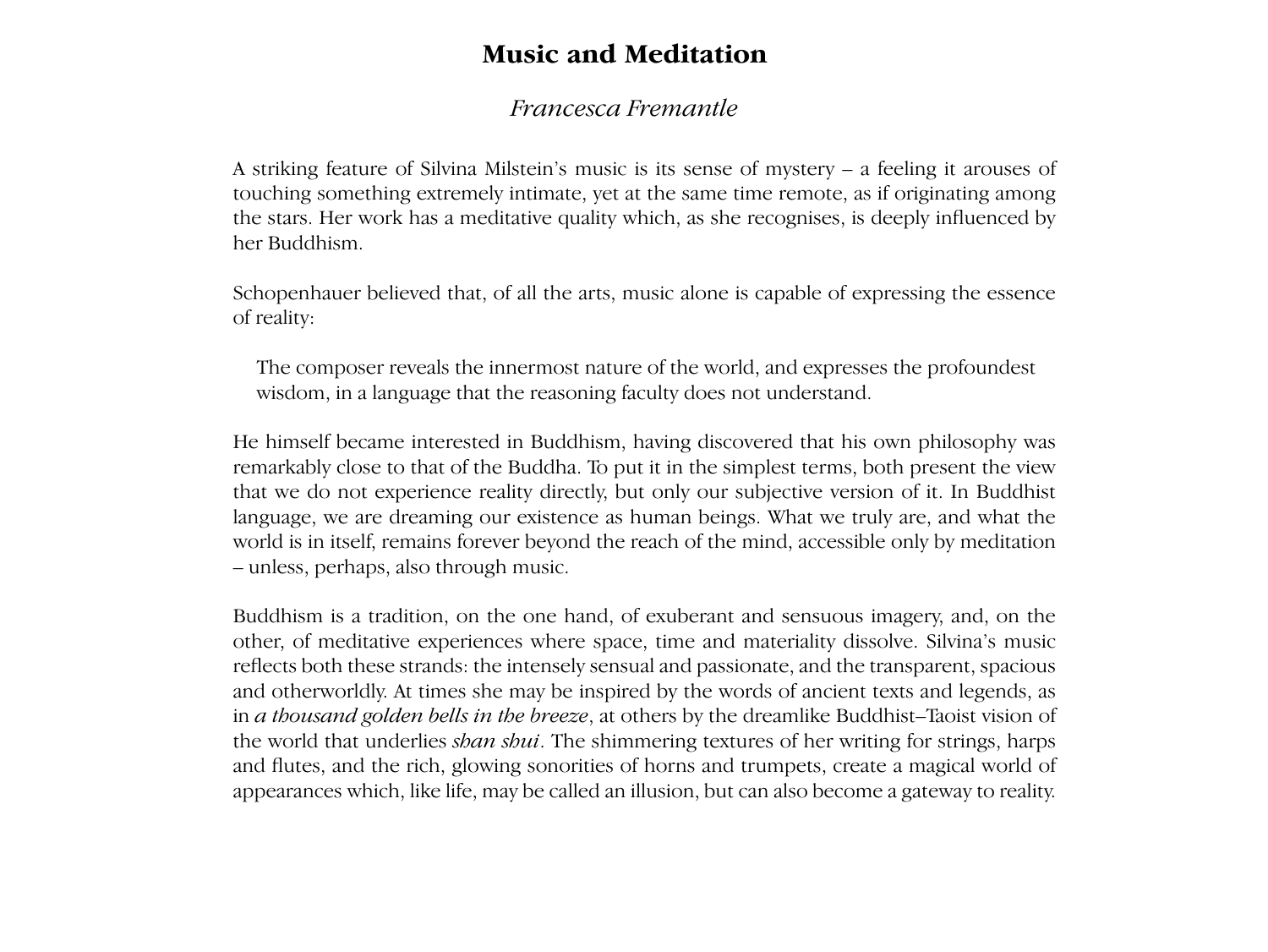The two largest works in the cycle, *de oro y sombra* and *shan shui (mountain – water)*, were inspired music into silence, thought into the unknowable. We are always, in a phrase from Rilke which by the must are shorted, thought measure antinomatic. We are always, in a phase from take which Silvina took as the title of another composition, 'surrounded by distance'. A similar evocation *Phyma* took as the three of another composition, surrounded by distance . A similar evocation of space, a sensation of floating or soaring in a realm of infinity and timelessness is present in *de oro y sombra*. It opens up a vision of a limitless, interpenetrating universe, where every part reflects and contains the whole: a vision set forth in the Avatamsaka Sutra, from which a *thousand golden bells in the breeze* draws its imagery. To pass through that gateway is to let go into mystery: existence dissolves into non-existence,

Pierre Boulez observed that creativity is a form of generosity. We might even say it is an act Pierre Boulez observed that creativity is a form of generosity. We might even say it is an act<br>of love (both passion and compassion), which is the essence of meditation. For meditation, of the creative act of the composer, but also that of the performers and listeners, who together complete the work of art, united in the experience of a world transcending time and place. It properly understood, is a state of complete openness suffused with love: the very same state from which creativity arises, simultaneously within us and beyond us. It is the source not only is such a world that Silvina Milstein's music invites us to enter.

#### © 2019 Francesca Fremantle  $f = 1$  , which is kind  $\mathcal{L}$

.<br>*A renowned scholar of Sanskrit and Tibetan tantra, Francesca Fremantle is the author of* Luminous traceable in either individual composers or Out of hushed expanses of trills and tremolos, Emptiness: Understanding the Tibetan Book of the Dead *(Shambhala Publications, 2001), as well as*  schools of composers. But I did want to use as if brought about by the brush of a Chinese  $t_{\rm max}$  the celebration  $\frac{1}{2}$ calligrapher splashes of interesting the property of the primordial the primordial theorem in the primordial of  $\sim$ *having collaborated on the first English translation of that text in 1975.*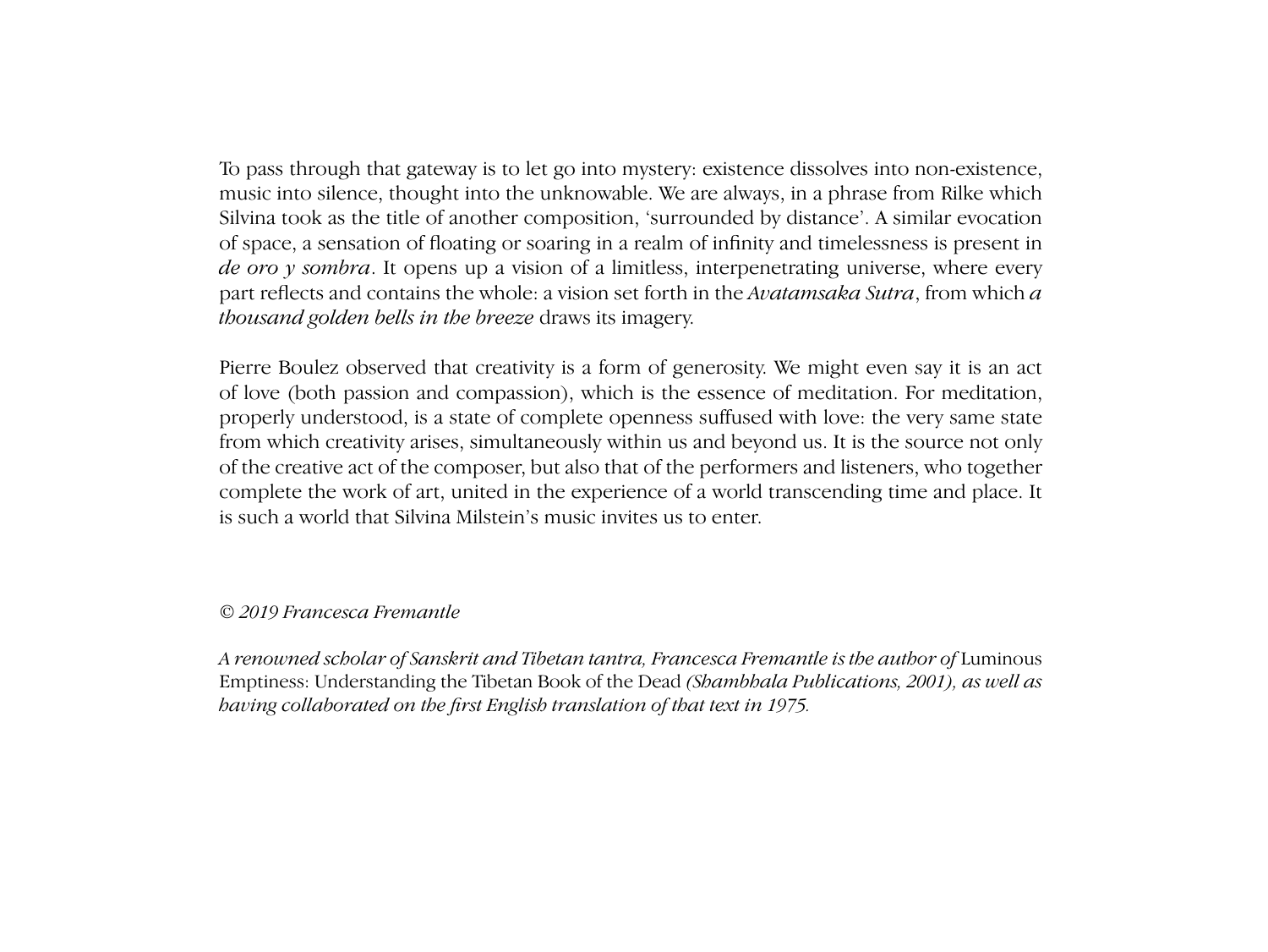Since its foundation in 1976, **Lontano** has been recognised as one of the UK's most exciting and versatile exponents of twentieth- and twenty-first-century music. Lontano's work includes themed seasons in London, opera and music theatre productions, concerts and tours and throughout the UK and abroad, and regular (Lontano Record recordings on its own LORELT label, as well as workshops and educational projects. Lontano at the Royal Ac also records for numerous other labels including **bunded** he Albany Records, Summit (USA), Da Capo at the University of Suri (Denmark), Metier Records and Retrospect travelled Opera (UK). The ensemble is internationally renowned, and its tours have taken it to many countries in Europe as well as both North and South America. **of gold and shadows, Volume 2**

#### **LONTANO**

*(Track 4 only except where otherwise specified.)*

| Piccolo    | Rowland Sutherland                    |
|------------|---------------------------------------|
| Alto flute | <b>Hannah Grayson</b>                 |
| Clarinet   | <b>Andrew Sparling</b>                |
| Trumpet    | Torbjörn Hultmark (track 3)           |
|            | <b>Bruce Nockles</b> (track 3)        |
| Horn       | <b>Steven Sterling</b>                |
|            | <b>Richard Steggall</b>               |
| Piano      | <b>Dominic Saunders</b> (tracks 2, 4) |
| Harp       | <b>Helen Tunstall</b> (track 3)       |
| Violin     | <b>Caroline Balding</b>               |
| Viola      | Kate Musker                           |
|            | Double bass <b>Adam Wynter</b>        |

Cuban American composer and conductor **Odaline de la Martinez** pursues a demanding being the state of twentieth- and and successful career composing (particularly opera), conducting (in repertoire from Mozart symphonies to the latest contemporary music), and recording CDs – often with LORELT (Lontano Records), which she founded in 1992. el, as well as Martinez studied at Tulane University (USA), at the Royal Academy of Music – where she founded her ensemble Lontano in 1976 – and at the University of Surrey. With Lontano she has travelled the whole world.

Martinez was the first woman in history to conduct a BBC Prom at the Royal Albert Hall, London. She has received numerous awards including a Marshall Scholarship from the British Government, a Guggenheim Fellowship **1** (USA), and the Villa-Lobos Medal from the Brazilian Government. In 2017 Martinez was the recipient of a Lifetime Achievement Award from *the* University of Surrey.

Odaline de la Martinez is in demand throughout **Example 120:33**<br> **3 Andrew Sparling 3 ince the world both as an orchestra and opera** conductor and with her ensemble Lontano. She has recorded over 40 CDs for LORELT, **her own record label, as well as for Summit,**<br> **Steven Sterling** her own record label, as well as for Summit, BMI and Albany Records in the USA, Chandos, **Exercise 3 Register See Section**<br> *Metier, Retrospect and Conifer Classics in the* **<b>***Dominic Saunders (tracks 2 4)* Metier, Retrospect and Conifer Classics in the UK, and Da Capo in Denmark. As a musician she has acquired a remarkable reputation for her versatile and eclectic vision, and supreme ability to work with others to make that vision a reality.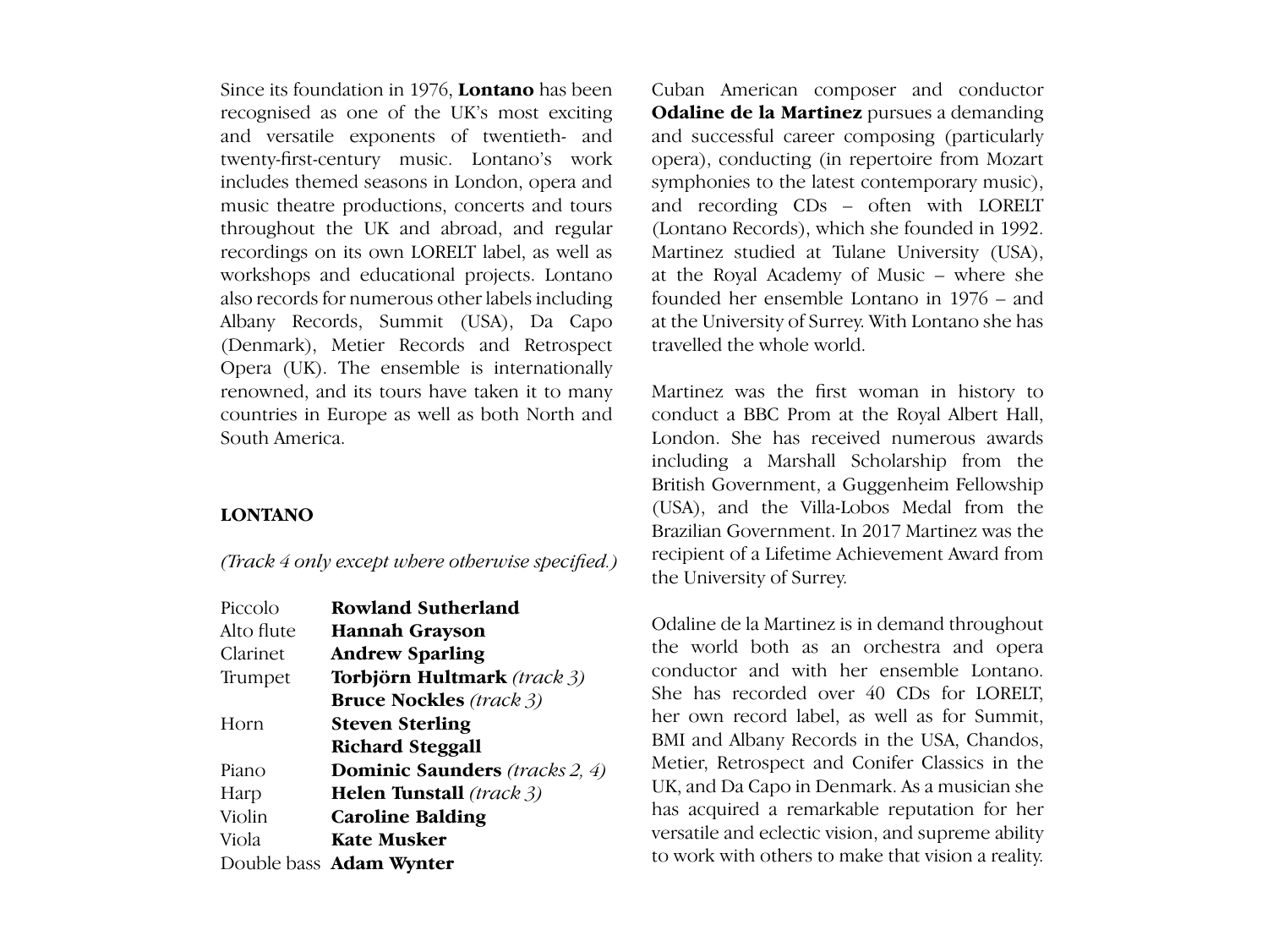Greek mezzo-soprano **Angelica Cathariou** Husband and wife **Fiammetta T** *John Fallas* including Euridice and Tragedia in Peri's works by Mahler, Beethoven and Jani Christou at venues across Europe and in the USA. She has appeared with renowned orchestras such as the Mahler Chamber Orchestra and Orchestre Philharmonique de Strasbourg, and with conductors including Claudio Abbado, Steuart Bedford, Michel Plasson and Pierre-André Valade. She holds a PhD from the University of York and is Assistant Professor at the University<br>of Macedonia, Greece. of Macedonia. Greece. has performed a wide range of operatic roles *L'Euridice*, the title role in Bizet's *Carmen*, Britten's *Phaedra*, and as a soloist in symphonic

She has extensive experience as a performer of twentieth- and twenty-first-century music, including Schoenberg's Pierrot lunaire, Boulez's Le Marteau sans maître, Berio's then in Cambridge with Alexander Goehr. With *Folk Songs*, Peter Maxwell Davies's *Miss*  Goehr she shared a close and vivid sense of the *Donnithorne's Maggot*, Arvo Pärt's *Stabat*  Mater and George Crumb's Ancient Voices of Children. She recorded the world premiere of *Nikos Skalkottas's 16 Melodies for BIS ('... a rich* Nikos Skalkottas's *16 Melodies* for BIS ('… a rich<br>creamy voice and superb Skalkottas interpreter' – *BBC Music Magazine*), and Xenakis's *Zyia* for Saphir, for which latter she was awarded the Orphée d'Or 2012 Prize for best recording of contemporary vocal music.

duo, a chemistry of musical personalities was immediately apparent. The fact that they met as pupils of the eminent Hungarian teacher Ilona Deckers in Milan accounts for their refined central European sound culture; yet in many aspects they seem to complement each other in rich textures of never-ending dialogue. In addition to their success as a duo, both continue to perform as soloists and in various continue to perform as soloists and in various<br>other chamber-music formations. In 2014 they ICSM Records. Husband and wife **Fiammetta Tarli** and **Ivo Varbanov** are both concert pianists with a passion for unconventional music production of the highest quality. When in 2013 they joined forces and started performing as a piano founded the independent audiophile label